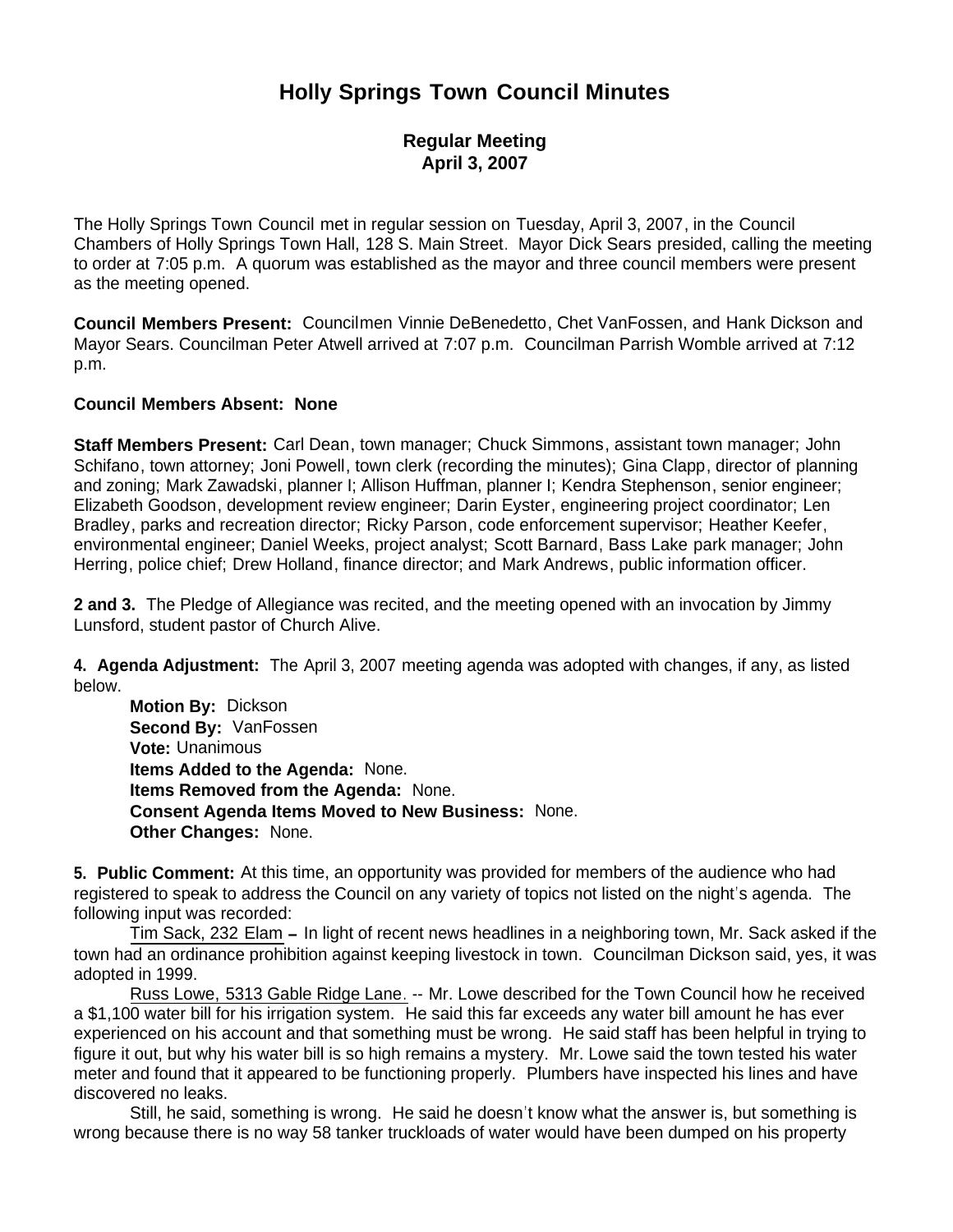through his irrigation system in 29 days.

**6. Sign Regulations and Appearance Report -** Mr. Queen and Mrs. Trautz provided information on signs and the regulations that apply to them.

During the presentation, Mr. Queen said weekend signs in the right-of-way could be reduced a great deal by the prohibition against signs advertising real estate located outside Holly Springs jurisdiction; an ordinance amendment to prohibit signs in medians; a limitation on the number of signs allowed for election candidates; and requiring a deposit for candidates who erect signs with the deposit to be returned when all signs are removed.

 He also suggested policy changes to prohibit signs advertising subdivisions outside Holly Springs jurisdiction.

The Council directed that staff return with proposed ordinance changes for consideration.

Mrs. Trautz addressed the various types of signs that are erected on private property.

 During the presentation, she suggested some changes to the ordinance that might alleviate appearance problems: more proactive enforcement for signs in disrepair or in violation; reducing the amount of time for compliance from 14 to 5 days.

 The Council directed that staff return to the Council at a later date with ordinance changes, if needed, for consideration.

 **Action:** None.

**7. Consent Agenda:** The Council approved a motion to approve all items on the Consent Agenda. The motion carried following a motion by Councilman Dickson, a second by Councilman Atwell and a unanimous vote. The following actions were affected:

 7a. Resolution 07-11 - The Council adopted Resolution 07-011 authorizing the filing of an application to the North Carolina Clean Water Revolving Loan Fund to finance \$15,000,000 for the construction of the wastewater treatment plant expansion. A c*opy of Resolution 07-11 is incorporated into these minutes as addendum pages.*

 7b. Resolution 07-12 – The Council adopted Resolution 07-12 directing the town clerk to investigate the sufficiency of annexation petition A07-01 and setting a public hearing on the question of annexation for Tuesday, April 17, 2007. A c*opy of Resolution 07-12 is incorporated into these minutes as addendum pages.*

 7c. Resolution 07-13 – The Council adopted Resolution 07-13 directing the town clerk to investigate the sufficiency of annexation petition A07-02 and setting a public hearing on the question of annexation for Tuesday, April 17, 2007. A c*opy of Resolution 07-13 is incorporated into these minutes as an addendum page.*

7d. Resolution 07-14 – The Council adopted Resolution 07-14 directing the town clerk to investigate the sufficiency of annexation petition A07-03 and setting a public hearing on the question of annexation for Tuesday, April 17, 2007. A c*opy of Resolution 07-14 is incorporated into these minutes as an addendum page.*

 7e. Budget Amendment, \$575 – The Council adopted an amendment to the FY 2006-07 budget in the amount of \$575 to accept insurance proceeds for damaged police vehicle. A c*opy of the budget amendment is incorporated into these minutes as an addendum page.*

7f. Budget Amendment \$60,000 - The Council adopted an amendment to the FY 2006-07 budget in the amount of \$60,000 to purchase three new police vehicles. A c*opy of budget amendment is incorporated into these minutes as an addendum page.*

7g. Budget Amendment, \$297,600 - The Council adopted an amendment to the FY 2006-07 budget in the amount of \$297,600 to redistribute financing revenues. A c*opy of budget amendments is incorporated into these minutes as an addendum page.*

 7h. Holly Springs Parks and Recreation Policy Manual – The Council adopted an amendment to the Holly Springs Parks & Recreation Policy Manual addressing police officers at Cultural Center events where alcohol is served.

 7i. Town's Water Supply Plan – The Council approved to enter a professional services agreement with CDM in the amount of \$18,500 to prepare the Town's water supply plan update for submission to the State. A c*opy of CDM contract is incorporated into these minutes as addendum pages.*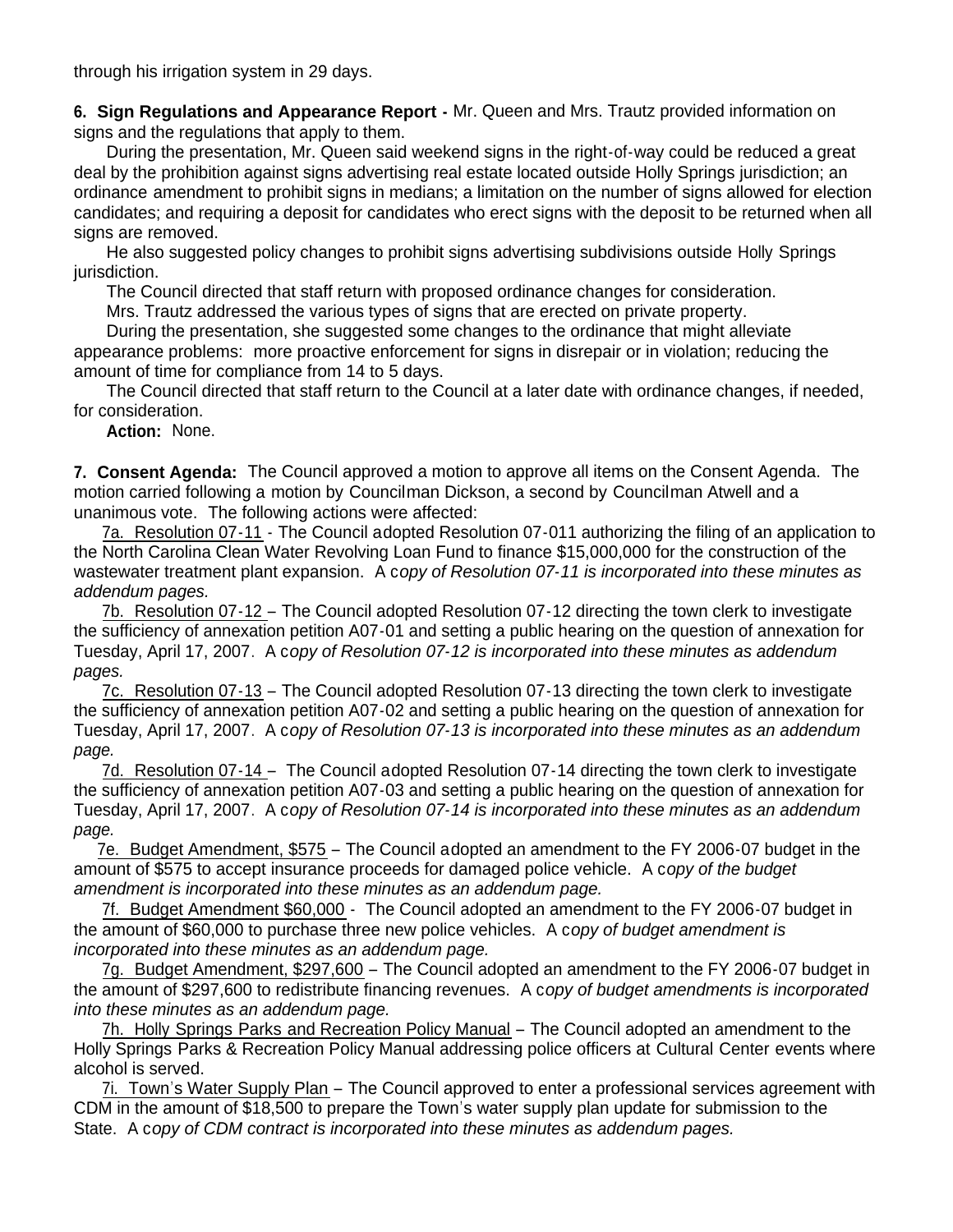7j. Budget amendment, \$12,100 – The Council adopted amendments to the FY 2006-07 budget in the amount of \$12,100 and approve Gable Ridge pipe repair design contract to Wetherill Engineering. C*opies of budget amendments and Wetherill Engineering contract are incorporated into these minutes as addendum pages.*

 7k. Green Oaks Parkway Design Contract – The Council awarded a supplement to the existing Kimley Horne & Associates design contract for Green Oaks Parkway in the amount of \$28,160, inclusive of a 10% contingency, for environmental permitting services. A c*opy of Kimley-Horne & Associates contract is incorporated into these minutes as addendum pages.*

 7l. Harnett County Water Treatment Plant Expansion Project – The Council authorized staff to confirm by a binding letter the Town's commitment to participate in the Harnett County water treatment plant expansion project as directed by Council in December 2006 and February 2007.

**8a. Western Wake Partnership Mitigation Costs** – Mr. Dean explained that the Town is in a limited partnership of sorts with the Towns of Apex, Cary, and Morrisville regarding the construction of the effluent line to the Cape Fear. He said since the final contract documents were formed regarding the ownership and operation of the facilities on August 22, 2005, all parties understood that the Town of Holly Springs was participating in the joint venture only to the extent that the treated effluent line was involved. It is clearly spelled out in those documents that Holly Springs will not participate in the construction or operating costs of the plant itself, he stressed.

 Mr. Dean explained that the Policy Advisory Committee of the Partnership has recently voted to require Holly Springs to participate in suggested mitigation measures for the construction of the plant. He said these measures involve paying approximately \$675,000 toward the construction of private sewer and water connections for the expansion of the Town of Apex's utility infrastructure for citizens near the plant, to be served by Apex only.

 Mr. Dean said that these mitigation measures are entirely related to the construction of the plant and bear nothing in relation to the construction of the treated effluent line; therefore, the Town of Holly Springs has no contractual obligation to share in the costs.

 He said further, the town attorney has opined that spending public funds for the construction of utility infrastructure that will become the property of Apex to serve properties that are not in the corporate limits of Holly Springs fails to meet the statutorily required public purpose.

 **Action:** The Council approved a motion to adopt Resolution 07-15 requesting the Western Wake Partnership to reconsider requiring the Town of Holly Springs to pay mitigation costs of the treatment plant project for presentation to the project technical advisory committee in April.

## **Motion By:** Atwell

#### **Second By:** Dickson

 In discussion, Mayor Sears reported that initial discussions with partnership mayors were not positive, but that more recent discussions have been more positive of the Holly Springs position. Councilman VanFossen asked how much of the total project cost would the effluent line be. Mr. Deans responded, 22.5%.

 Councilman DeBenedetto asked what would happen if the PAC does not agree with the town's resolution. Mr. Schifano said the agreement clearly separates capital costs and liabilities between the plant and the effluent line. He did say the question may be, "Is the proposed mitigation related directly to the plant and only the plant?" New Hill residents are upset about the treatment of raw waste water and not the underground piping, he added.

## **Vote:** Unanimous.

A c*opy of Resolution 07-15 is incorporated into these minutes as addendum pages.*

**8b. Summer Youth Work Crew Program –** Mr. Barnard explained that the Summer Youth Work Crew is a program designed to target teens ages 14 to 16. He said this program would address the gap in the population underserved by the parks and recreation department programming. A wide variety of programming is offered by the department for teens, but the number of participants is low. The Summer Youth Work Crew is another method to attract teens and get them involved in activities within the community and to prevent their getting involved in trouble.

Mr. Barnard said staff recommends implementation and funding the program. He said the cost of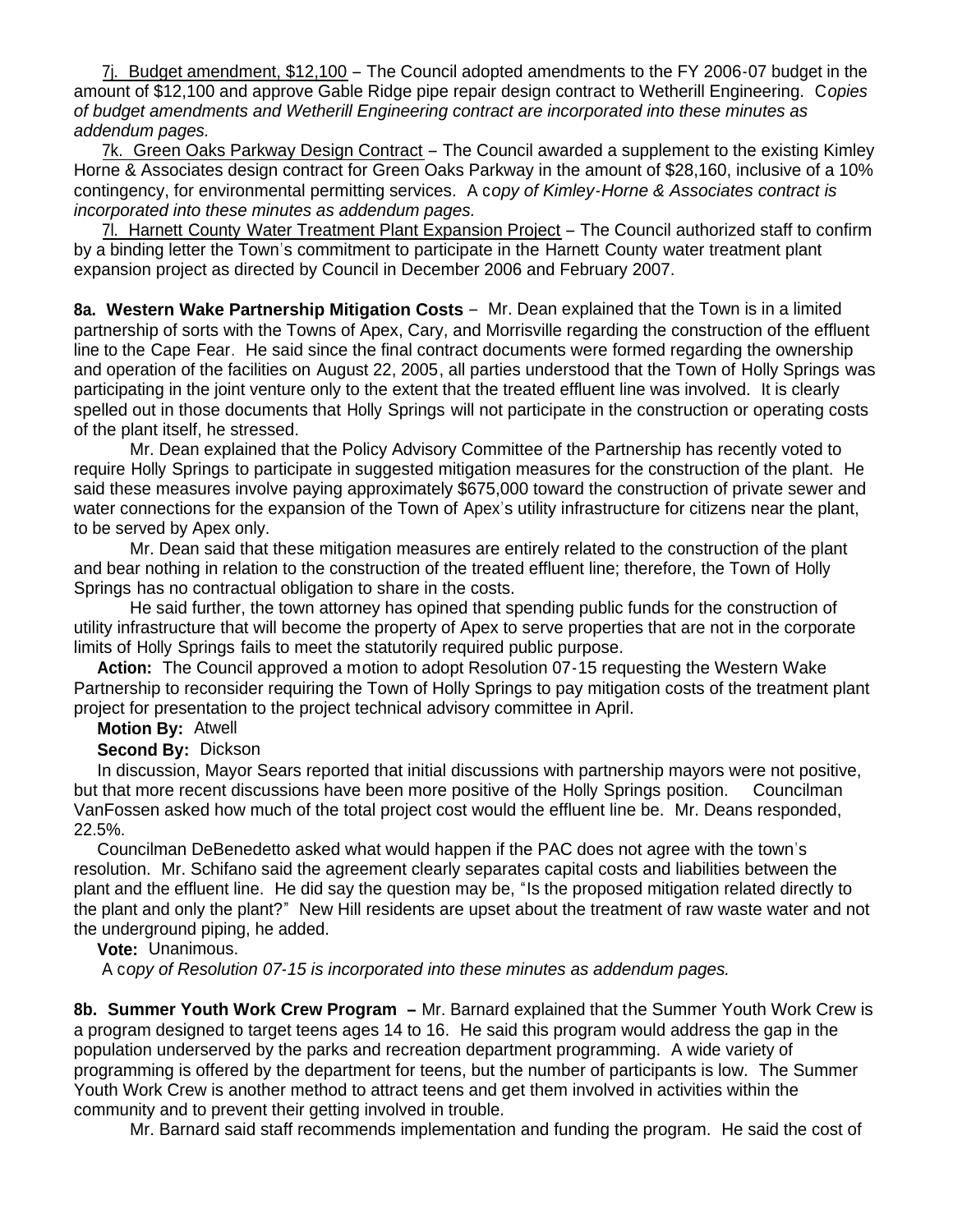the program would be about \$19,776 for the Summer Youth Work Crew program; \$7,400 of the funding amount would need to come out of the 2006-07 budget, and the remainder of \$12,376 would be budgeted in the 2007-08 budget.

 **Action:** The Council approved a motion to approve the Summer Youth Work Crew program; to adopt an amendment to the FY 2006-07 budget in the amount of \$7,400 to pay costs for the remainder of FY 2006-07; and to direct that the remaining \$12,376 for FY 2007-08 be included in the 2007-08 budget.

 **Motion By:** Atwell **Second By:** VanFossen **Vote:** Unanimous.

**8c. Comprehensive Pedestrian Transportation Plan** – Mr. Eyster introduced Matt Hayes of Greenways Incorporated who provided a presentation about the town's Comprehensive Pedestrian Plan, which was developed by Greenways Incorporated with assistance from NCDOT, Town staff, Capital Area Metropolitan Planning Organization (CAMPO) and local citizens. Mr. Eyster explained that funding for this plan came from the NCDOT Bicycle and Pedestrian Planning Grant Program.

In his presentation, Mr. Hayes said the development process of the plan included: determining goals and a vision, examining existing conditions, conducting staff committee and public meetings, receiving public input, developing pedestrian facility recommendations, prioritizing the facility recommendations, and developing an implementation strategy for the future. He said that a combination of fieldwork, public input, steering committee input, and a prioritization scoring matrix determined priorities for sidewalk development.

 Mr. Hayes said the plan provides recommendations for physical pedestrian facilities, programs and policies; implementation strategies; operations and maintenance; design guidelines; and funding. He said the pedestrian facilities include sidewalks, greenways and pedestrian crossings, and these recommendations are displayed in map insets. The design guidelines chapter provides design details and cross sections for the different pedestrian facilities that Holly Springs could pursue along with inspirational photo montages of pedestrian improvements to an existing site.

 Mr. Hayes said that once the plan is adopted by the Council, this plan would be used as a tool for the next 10-15 years to receive funding and evaluating the progress in pedestrian accomplishments.

**Action:** The Council approved a motion to support the recommendations within and to adopt the Holly Springs Comprehensive Pedestrian Transportation Plan for implementation.

**Motion By:** Womble **Second By:** DeBenedetto **Vote:** Unanimous

**8d. Utley Creek Buffer Encroachment** – Mrs. Keefer explained that the Town is designing and permitting the Utley Creek wastewater treatment plant upgrade, and construction is expected to start within the next few months. The original plant was constructed prior to the adoption of the Holly Springs Cape Fear buffer rules in 2003.

Mrs. Keefer explained that as a result some of the existing plant structures are located in the Cape Fear Buffer and most of the buffer on the existing site has been cleared. She said the plant expansion includes approximately 9.8 acres of new disturbed area and will create new impacts into the Cape Fear Buffer due to the location of the existing plant and the needed upgrades to be located close to the existing plant.

**Action #1:** The Council approved a motion to make and accept the following findings of fact to be recorded in the minutes for the Town of Holly Springs request for a waiver of UDO Cape Fear buffer regulations with construction of the Utley Creek wastewater treatment plant upgrade:

## Findings of Fact:

1. The carrying out of the strict letter of the UDO will result in practical difficulties in the development of the property included in the Waiver Petition.

2. Approval will observe the spirit of the UDO.

- 3. Approval will secure public safety and welfare.
- 4. Approval will provide substantial justice.

5a. There are exceptional conditions pertaining to the particular piece of property in question because of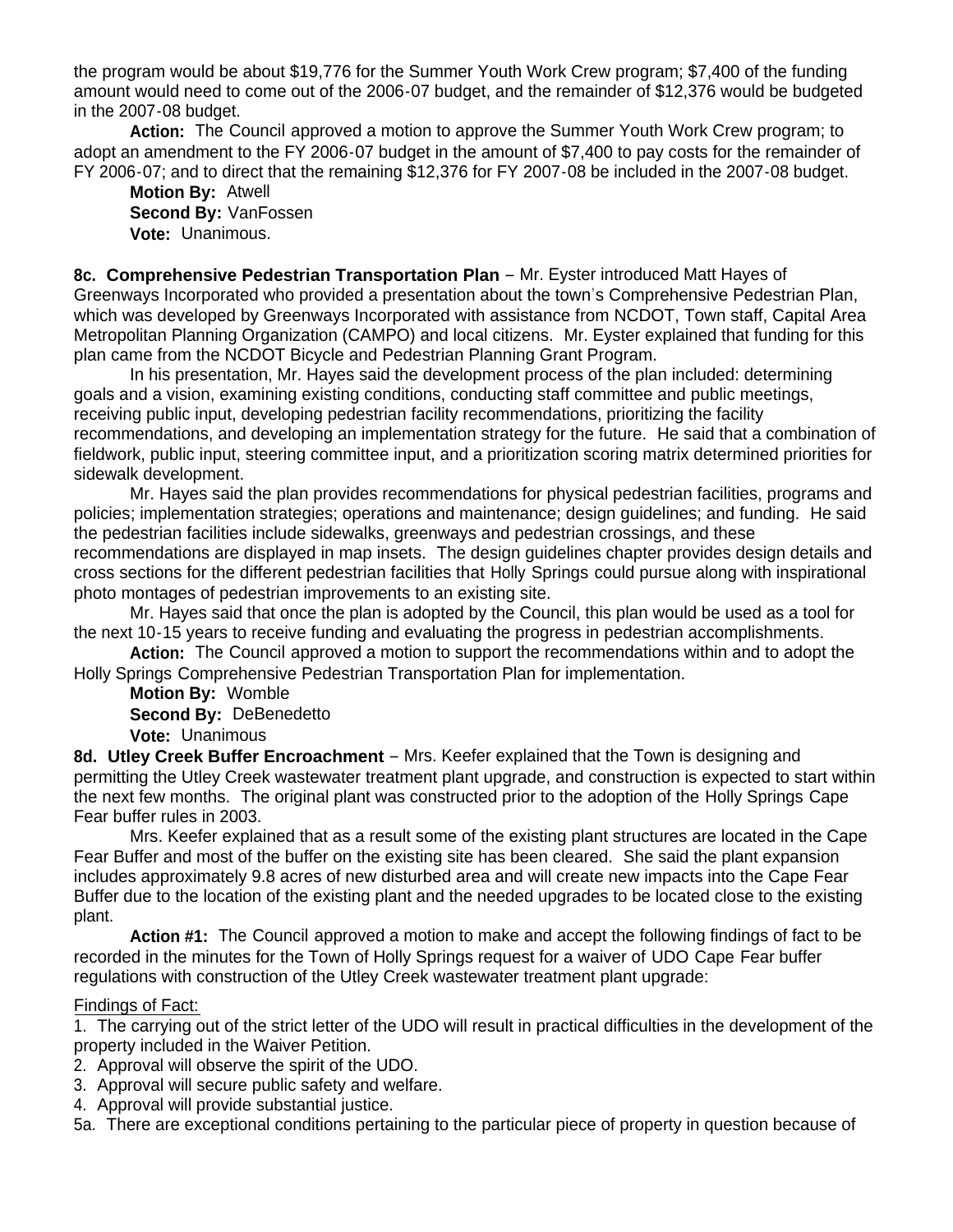its shape, size, or topography, that are not applicable to other lands, buildings, or structures in the same district, *or*

5b. There is a peculiar characteristic of a proposed use which makes the application of certain development standards of the UDO, as requested in the petition for waiver of Riparian Buffer Regulations, unrealistic.

6. Granting the Waiver requested will not confer any special privileges that are denied to other owners or residents of the district in which the property is located.

7. A literal interpretation of the provisions of the UDO would deprive the applicant of rights commonly enjoyed by other owners and residents of the district in which the property is located.

8. The requested Waiver will be in harmony with the purpose and intent of the UDO and will not be injurious to neighbor or to the general welfare

9. The special circumstances giving rise to the Waiver request are not as a result of actions of the applicant.

10. Waiver requested is the minimum variance that will make possible the legal use of the land, building, or structure.

 **Motion By:** Womble **Second By:** VanFossen **Vote:** Unanimous

Action #2: Having made the necessary findings of fact, the Council approved a motion to grant a waiver of UDO regulations in Section 7.06e(1), Environmental Buffer Areas, for the Town of Holly Springs impact to the Cape Fear buffer with construction of the Utley Creek wastewater treatment plant upgrade.

 **Motion By:** Womble **Second By:** VanFossen **Vote:** Unanimous

**8e. Bridgewater Subdivision Amendment 03-DP-05-A04** – Mr. Zawadski explained that the Town had received a request to amend an approved development plan to add four lots to the Bridgewater Subdivision. He said the four lots were originally designated for the recreation site, but the recreation site has been relocated to the southeast portion of the development as requested by the Town, and the applicant now is requesting to use the area for the four additional lots.

Mr. Zawadski said that staff and the Planning Board recommend approval with conditions.

 Councilman VanFossen reminded the Council that the developer provided what the Council requested.

 Councilman Dickson noted for the record that the four lots are facing the main entrance of Bridgewater Subdivision.

 Tom Spaulding, 972 Trinity Road in Raleigh, engineer for the project – Mr. Spaulding addressed the Council, saying that the applicant also is asking the Council for relief regarding the recreational site. When Bridgewater was approved, the Council asked that a recreational site be added, Mr. Spaulding said. When it was added and approved, a condition of approval was that upon 40% completion, the recreational site would be built.

Mr. Spaulding said the applicant is fast approaching the 40% mark, but is a long way from having roadway and utilities extended to the recreational site location. He asked that the Council also consider amending that condition of approval.

The Council directed that the applicant return to the Council with this separate request because it would need to receive staff and Planning Board review and recommendation.

 **Action:** The Council approved a motion to approve development plan amendment #03-DP-05-A04 for Bridgewater subdivision as submitted by Spaulding and Norris, project number 427-2003, dated revised 1/26/2006 with the following conditions:

- 1. All previously approved conditions of approval shall still apply.
- 2. Within 10 days of Town Council approval, the following shall be submitted:
	- a. A revised coversheet that includes updated data tables for all the zoning districts and a 6" x 10" blank space.
- 3. Within 60 days from receipt of existing preliminary vertical and horizontal alignment data, the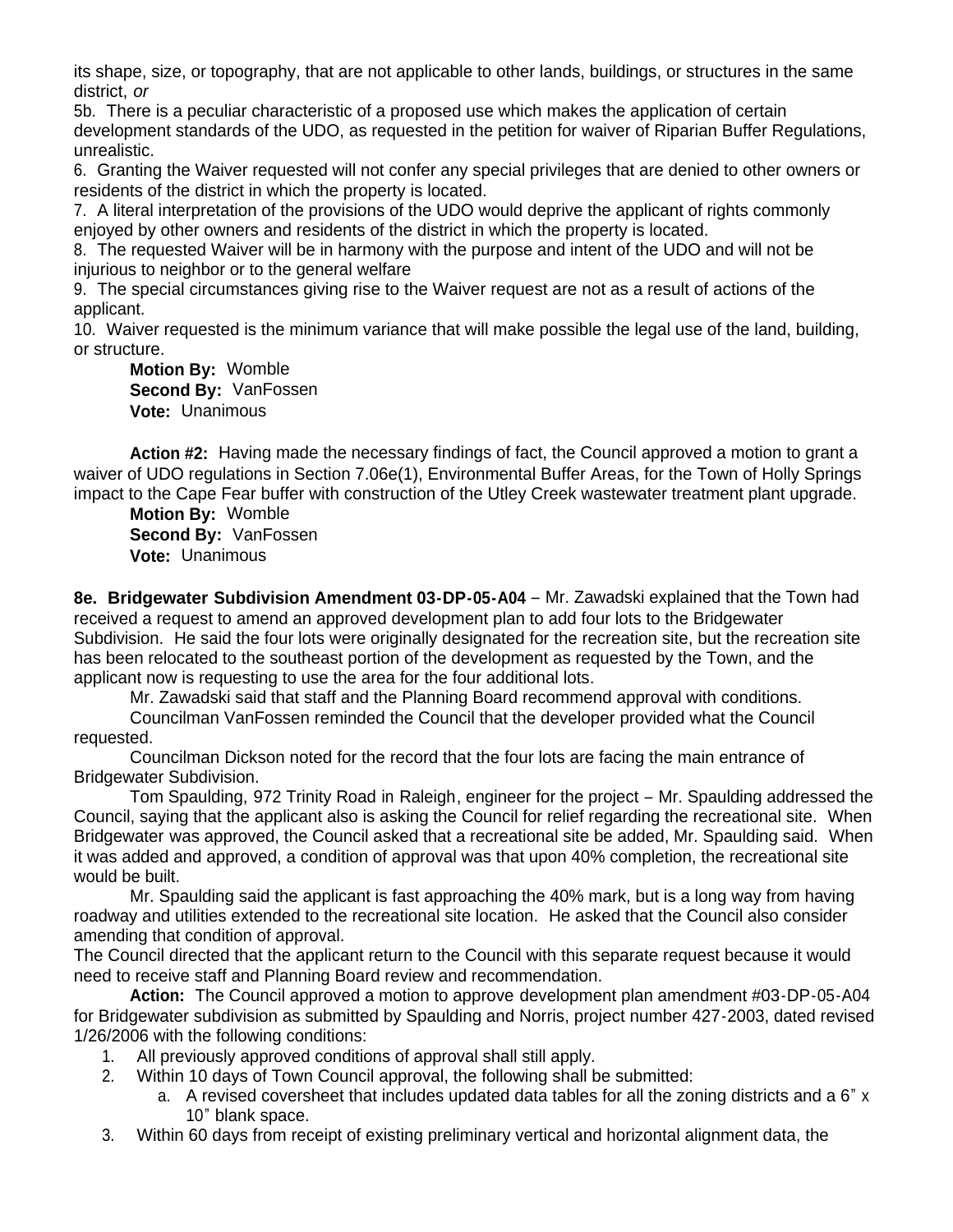following item shall be addressed:

- a. Record the right-of-way and construction easements for the extension of Creek Vista Drive to Woodcreek Subdivision along the south eastern portion of the Bridgewater subdivision.
- 4. Prior to final plat, the following must be completed:

a. Payment of fees-in-lieu of land dedication in the amount of \$846/unit.

 **Motion By:** VanFossen **Second By:** Womble **Vote:** Unanimous

**8f. Sunset Oaks, Phase 10 Amendment 03-MAS-05-A04** – Ms. Huffman said that the applicant has submitted an amendment to Phase 10 of Sunset Oaks for the Council's consideration. She said the applicant is proposing to add two lots along street labeled as "V" on the plans.

 Ms. Huffman said the added lots are considerably larger than the minimum, adding that the average lot sizes within Phase 10 along street "V" are 15,000 square feet.

 Ms. Huffman said that the applicant is proposing to reduce the amount of open space within this phase; however, the open space acreage in the PUD is above and beyond the required amount with a total of 105.06 acres of open space when only 33.62 acres of open space is required.

 Ms. Huffman said the Planning Board discussed the shifting of parcel lines and reduction of open space. She said staff and the Planning Board recommend approval with conditions.

 **Action:** The Council approved a motion to approve Preliminary Plan Amendment #03-MAS-05-A04 for Sunset Oaks Phase 10 as submitted by Tony M. Tate Landscape Architecture, P.A., revised 02/19/2007 with the following condition.

1. All previous approved conditions of approval shall still apply to this amendment.

 **Motion By:** Atwell **Second By:** Dickson **Vote:** Unanimous

**8g. Woodcreek Amenity Center, 06-DP-16** – Mr. Zawadski said 06-DP-16 is for Woodcreek Amenity Center located along the Woodcreek Spine Road that will extend from Sunset Lake Road to Sunset Ridge subdivision and adjacent to the proposed townhomes. He said the site includes a swimming pool, waterpark, playground, basketball court, tennis courts, and a 4,900-square-foot clubhouse.

 He said the materials of the clubhouse building would be constructed of primarily cement siding and brick. The architectural elevation details include façade and roofline variations, multiple covered porches, a gazebo, shutters, and two chimneys.

 Mr. Zawadski said the Planning Board discussed the concerned of traffic congestion of the pick-up and drop-off area in front of the club house. He said staff and the Planning Board recommend approval with conditions.

 **Action:** The Council approved a motion to approve Development Plan #06-DP-16 for Woodcreek Amenity Center as submitted by Withers and Ravenel, project number 2040232.80, dated revised 1/29/07 with the following conditions:

- 1. All previously approved conditions of approval for the Woodcreek Development Plan will also apply for this project.
- 2. The following will need to be addressed with the  $1<sup>st</sup>$  plat for the Woodcreek Development Plan:
	- a. Provide draft covenants which establish Homeowner's Association to cover maintenance of private open spaces, streets, parking areas, lighting, recreation areas, greenways, ponds, lakes, private sewer collection, private drainage easements, etc. for review with the 1<sup>st</sup> submittal of the plat. Note that the covenants will need to be recorded with 1<sup>st</sup> plat associated with the Woodcreek subdivision.
- 3. Fee-in-lieu of pump station upgrade will be required.
- 4. The following items will need to be addressed with the 1<sup>st</sup> construction drawing submittal:
	- a. Show and label backwater easements (to be recorded) at storm drainage inlets; provide 100 year calculations accordingly.
- 5. Prior to issuance of Building Permit, the following must be completed: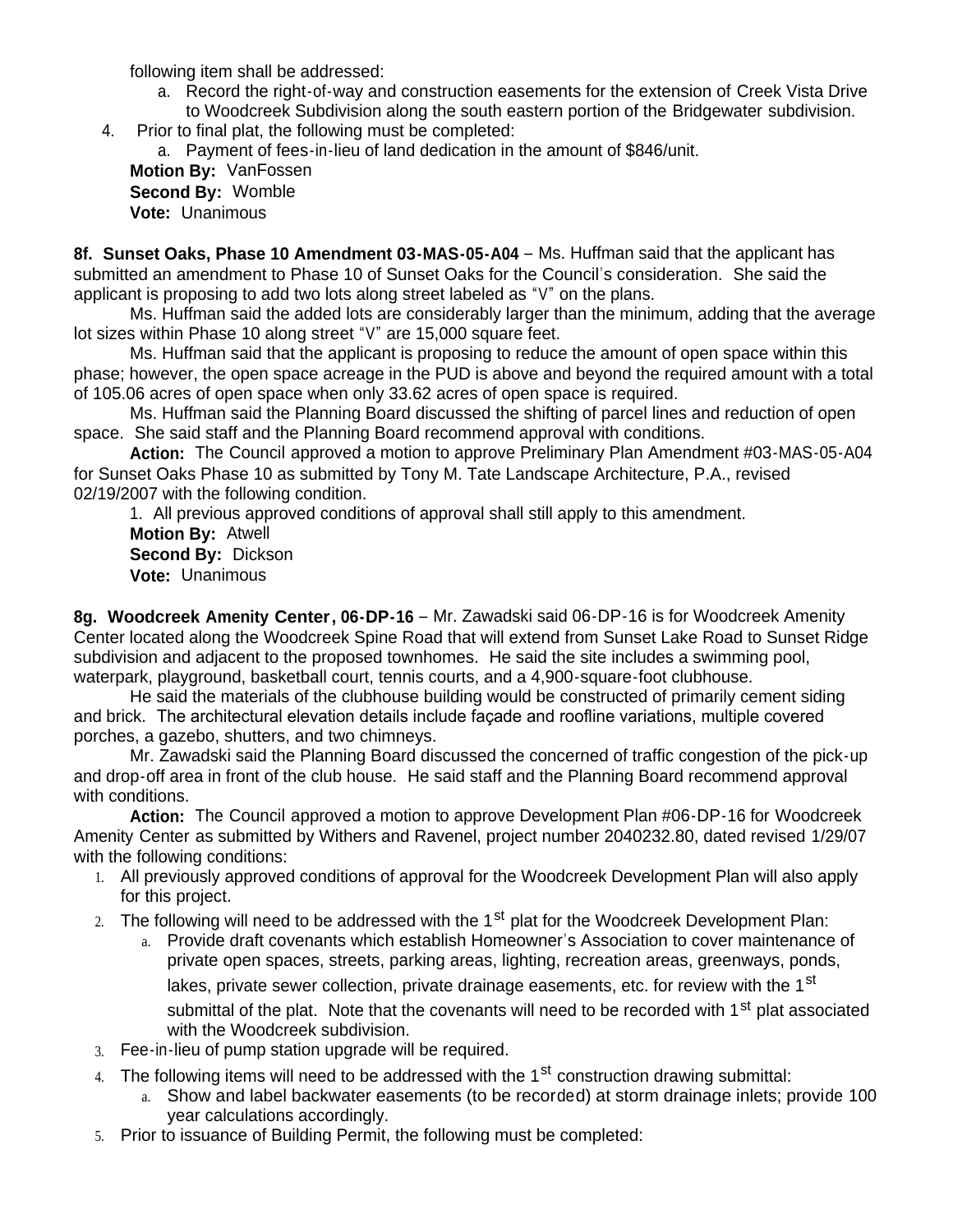a. A revised site lighting plan must be submitted to and approved by the Department of Planning and Zoning.

 **Motion By:** Atwell **Second By:** DeBenedetto **Vote:** Unanimous

**8h. New Positions for Engineering Department -** Mr. Dean explained that during last year's budget process, there was discussion among staff of the need to re-evaluate the engineering department's staffing at mid-year. He explained that the volume of development in Holly Springs continues to increase at an unprecedented rate, and much of the new development is non-residential development, which is more intensive in construction reviews and in inspections.

He said the Novartis project also would put a tremendous strain on the department.

 Mr. Dean said that to meet the pace and demands, engineering staff is requesting that the Council consider approval of two new mid-year staff positions to include a stormwater engineer and a development review engineer.

Councilman VanFossen asked if the Town had looked at out-sourcing the stormwater duties. Mrs. Stephenson explained that yes, the department had looked at this option, but costs would be higher and the workload would be increased by not having the services in-house.

Councilman Womble encouraged careful consideration of minority applicants for any vacancy and that he be made aware of results.

 **Action:** The Council approved a motion to approve two new positions in the engineering department, specifically, a stormwater engineer and a development review engineer.

 **Motion By:** Atwell **Second By:** Dickson **Vote:** Unanimous

**9. Other Business:** Councilman Atwell asked about the propriety of providing personnel records to the Council. Mr. Schifano said the Town can share with the Council base demographic information, but not information on individual applicants. Councilman Womble said he would be interested in seeing that type of information.

 Councilman Dickson said he preferred that the Town hire the best candidate for a job, regardless of race. Councilman Womble said he agreed but that he believed that many qualified minority applicants may be overlooked.

 Councilman Womble asked if a stop sign could be erected at the exit from Food Lion Shopping Center facing Main Street. Mr. Dean said that would be possible.

**10. Manager's Report:** Mr. Dean reported on the visiting Moldovian delegation and the Town's partnership event that was a success.

**11. Closed Session:** The Council approved a motion to enter into Closed Session, pursuant to G.S. 143- 318.11(a)(4) to discuss the potential location of an industry in Holly Springs and pursuant to G.S. 143- 318.11(a)(3) to hold confidential counsel with the town attorney on a legal matter.

 **Motion By:** Atwell **Second By:** VanFossen **Vote:** Unanimous

# **General Account of Closed Session – April 3, 2007**

 In Closed Session, the Town Council discussed with the town attorney and gave him direction regarding a legal matter and heard a report of a potential new economic development project. No action was taken in Closed Session.

**-- End General Account**

The Council approved a motion to return to Open Session.